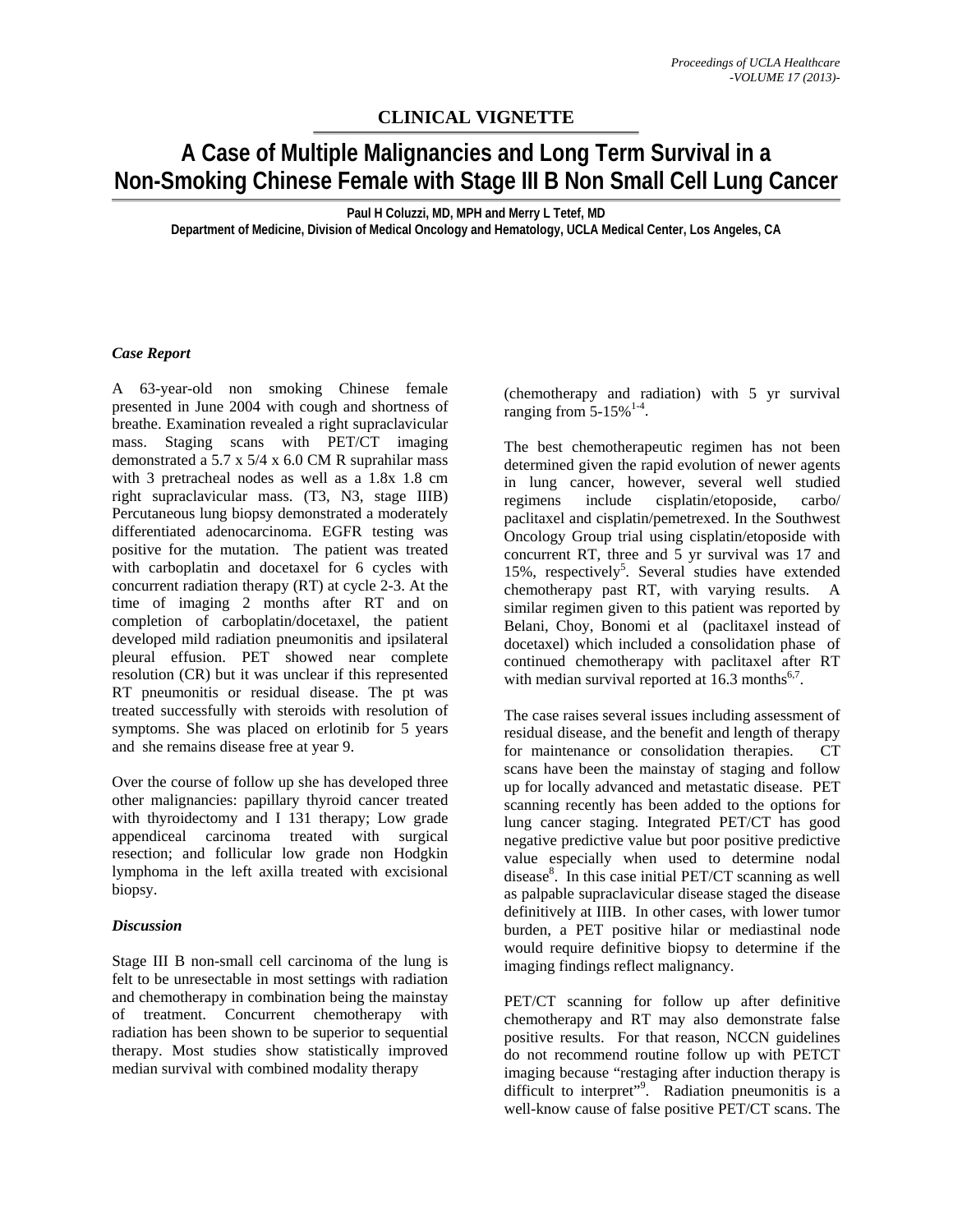acute phase of radiation is the first 1- 8 weeks and our patient may have been scanned earlier than optimal<sup>10</sup>. Ideally, chronic fibrotic changes in the radiation field on the CT portion of the scan would allow for correct interpretation of the  $PET/CT$  scan<sup>10</sup>. These findings were not evident for this patient. It was concluded that the patient had an excellent but possibly not complete response to chemotherapy and RT.

Given the excellent but unclear response to chemotherapy and RT and 2 additional cycles of chemo, erlotinib was started. Erlotinib was initiated for both therapeutic as well as maintenance purposes. At that time, maintenance strategies were being evaluated in investigational trials. Now, maintenance therapies with single agents have demonstrated improvement in progression free survival in several studies $11,12$ . The most commonly used agents are pemetrexed, gemcitabine, docetaxel and epidermal growth factor receptor (EGFR) tyrosine kinase inhibitors (TKI). Data from the SATURN trial, which randomized patients with advanced lung cancer to maintenance erlotinib or placebo, demonstrated that erlotinib improves progression free survival, especially in EGFR mutant tumors $^{13}$ .

This patient was treated for 5 years with erlotinib. Traditionally, patients with advanced disease are kept on a tolerable treatment regimen indefinitely until disease progression. The patient's PET/CT scan normalized at year 2. After review of serial scans, it was felt that the patient did not have residual disease at the time of initiation of maintenance therapy. Given that she did not have proven distant metastatic disease or active local regional disease after definitive chemotherapy with RT, combined with toxicity from erlotinib with significant skin rash and diarrhea for most of the 5 yrs of therapy, the erlotinib was stopped. She remains disease free at 9 year.

Over the course of the last 5 years, this patient developed papillary thyroid cancer, low grade appendiceal carcinoma and follicular low-grade non Hodgkin lymphoma all treated with curative intent with likelihood of recurrence. She has no active subsequent cancers and there is no evidence linking her original carcinoma or its treatment with these subsequent cancers. The nature of these malignancies suggests that they occurred without a genetic predisposition.

In conclusion, this case demonstrates that long-term survival is feasible in a small subset of patients with Stage III B non-small cell lung cancer, even though such patients are not candidates for surgical

resection. The newer systemic agents, combined with radiation therapy and maintenance therapies, have improved progression free survival in advanced non-small cell lung cancer, while offering long term survival in a small subset of these patients.

Correspondence to: Paul H Coluzzi, MD, 4746 Barranca Parkway, Irvine, CA 92604; phone 949- 653-2959; FAX: 949-6535589; email: pcoluzzi@mednet.ucla.edu

Disclosures: PC, none,; MT , none

#### **REFERENCES**

- 1. **Dillman RO, Herndon J, Seagren SL, Eaton WL Jr, Green MR**. Improved survival in stage III non-small-cell lung cancer: seven-year follow-up of cancer and leukemia group B (CALGB) 8433 trial. *J Natl Cancer Inst*. 1996 Sep 4;88(17):1210-5. PubMed PMID: 8780630.
- 2. **Sause WT, Scott C, Taylor S, Johnson D, Livingston R, Komaki R, Emami B, Curran WJ, Byhardt RW, Turrisi AT, et al**. Radiation Therapy Oncology Group (RTOG) 88- 08 and Eastern Cooperative Oncology Group (ECOG) 4588: preliminary results of a phase III trial in regionally advanced, unresectable non-small-cell lung cancer. *J Natl Cancer Inst*. 1995 Feb 1;87(3):198-205. PubMed PMID: 7707407.
- 3. **Sause W, Kolesar P, Taylor S IV, Johnson D, Livingston R, Komaki R, Emami B, Curran W Jr, Byhardt R, Dar AR, Turrisi A 3rd**. Final results of phase III trial in regionally advanced unresectable non-small cell lung cancer: Radiation Therapy Oncology Group, Eastern Cooperative Oncology Group, and Southwest Oncology Group. *Chest*. 2000 Feb;117(2):358-64. PubMed PMID: 10669675.
- 4. **Okawara G, Mackay JA, Evans WK, Ung YC**; Lung Cancer Disease Site Group of Cancer Care Ontario's Program in Evidence-based Care. Management of unresected stage III non-small cell lung cancer: a systematic review. *J Thorac Oncol*. 2006 May;1(4):377-93. Review. PubMed PMID: 17409887.
- 5. **Albain KS, Crowley JJ, Turrisi AT 3rd, Gandara DR, Farrar WB, Clark JI, Beasley KR, Livingston RB**. Concurrent cisplatin, etoposide, and chest radiotherapy in pathologic stage IIIB non-small-cell lung cancer: a Southwest Oncology Group phase II study, SWOG 9019. *J Clin Oncol*. 2002 Aug 15;20(16):3454-60. PubMed PMID: 12177106.
- 6. **Belani CP, Choy H, Bonomi P, Scott C, Travis P, Haluschak J, Curran WJ Jr.** Combined chemoradiotherapy regimens of paclitaxel and carboplatin for locally advanced non-small-cell lung cancer: a randomized phase II locally advanced multi-modality protocol. J Clin Oncol. 2005 Sep 1;23(25):5883-91. Epub 2005 Aug 8. Erratum in: *J Clin Oncol*. 2006 Apr 20;24(12):1966. PubMed PMID: 16087941.
- 7. **Gandara DR, Chansky K, Albain KS, Leigh BR, Gaspar LE, Lara PN Jr, Burris H, Gumerlock P, Kuebler JP, Bearden JD 3rd, Crowley J, Livingston R**; Southwest Oncology Group. Consolidation docetaxel after concurrent